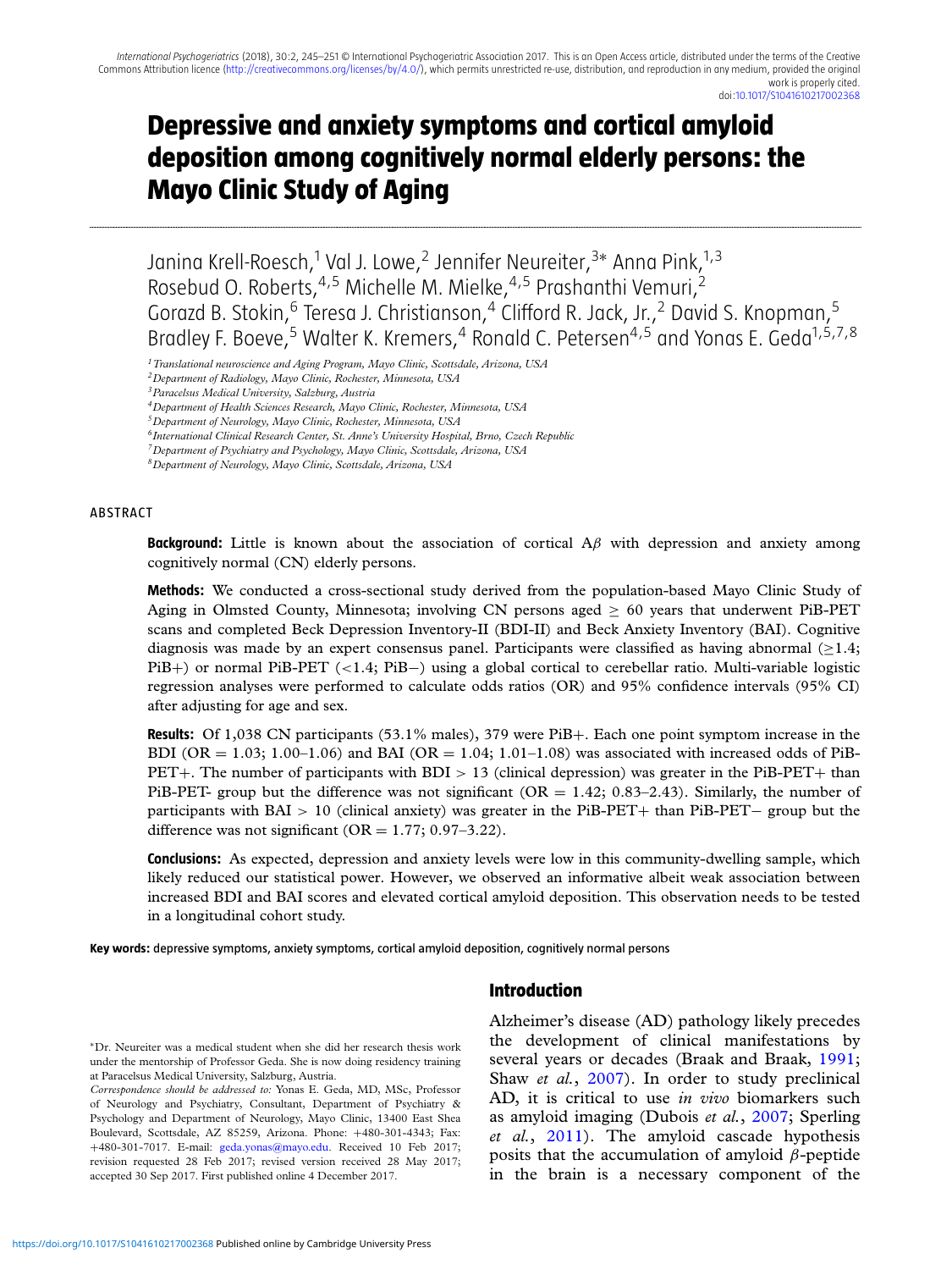pathophysiology of AD (Hardy and Selkoe, [2002;](#page-6-0) Choi *et al.*, [2014\)](#page-5-0). About 30% of cognitively normal persons above the age of 70 years, 60% of patients with mild cognitive impairment (MCI) and 85% of clinically diagnosed AD patients are amyloid positive (Jack *et al.*, [2013\)](#page-6-0). However, studies have found an association between amyloid deposition with a faster cognitive decline in both cognitively normal elderly (Morris *et al.*, [2009;](#page-6-0) Chetelat *et al.*, [2012;](#page-5-0) Knopman *et al.*, [2012;](#page-6-0) Petersen *et al.*, [2016\)](#page-6-0) and MCI subjects (Jack *et al.*, [2010;](#page-6-0) Jagust *et al.*, [2010\)](#page-6-0). A growing body of research has shown that depressive and anxiety symptoms may increase the risk of cognitive decline (Geda *et al.*, [2006,](#page-5-0) [2008,](#page-5-0) [2014;](#page-6-0) Pink *et al.*, [2015\)](#page-6-0). Furthermore, we and others have reported that depressive (Donovan *et al.*, [2015;](#page-5-0) Krell-Roesch *et al.*, [2016\)](#page-6-0) and anxiety symptoms (Pink *et al.*, [2017\)](#page-6-0) are associated with neuroimaging biomarkers of AD, specifically FDG-PET and cortical thickness as measured by MRI, among cognitively normal elderly participants. To date, only few studies have investigated the association between amyloid imaging and depression (Butters *et al.*, [2008;](#page-5-0) Chung *et al.*, [2016;](#page-5-0) Holmes *et al.*, [2016;](#page-6-0) Harrington *et al.*, [2017\)](#page-6-0) or anxiety (Pietrzak *et al.*, [2014;](#page-6-0) Pietrzak *et al.*, [2015;](#page-6-0) Holmes *et al.*, [2016\)](#page-6-0). We therefore sought to examine the association between cortical amyloid deposition, as measured by Pittsburgh compound B positron emission tomography (PiB-PET), depressive and anxiety symptoms in a population-based sample of cognitively normal participants. Given the current discussion in the literature on whether prodromal neuropsychiatric symptoms should be assessed on a continuum rather than relying on arbitrary cut-offs (Altman and Royston, [2006;](#page-5-0) Bjelland *et al.*, [2009;](#page-5-0) Laborde-Lahoz *et al.*, [2014\)](#page-6-0), we used both continuous and categorical approaches when assessing depressive and anxiety symptoms. We hypothesized that both anxiety and depressive symptoms would be associated with higher cortical amyloid deposition as measured by PiB-PET in our sample of community-dwelling cognitively normal elderly persons.

## **Methods**

Setting. This study was conducted in the setting of the population-based Mayo Clinic Study of Aging (MCSA). Details of the design and conduct of the MCSA have been reported elsewhere (Roberts *et al.*, [2008\)](#page-6-0). Briefly, the MCSA is an ongoing population-based study of cognitive aging in Olmsted County, Minnesota. Participants who were  $\geq 60$  years old, had undergone brain amyloid

imaging and completed both depressive and anxiety symptom assessments were included in this study. The study was conducted with the approval of the institutional review boards of the Mayo Clinic and Olmsted Medical Center in Rochester, Minnesota and with the written informed consent of each participant.

Cognitive evaluation. Participants underwent extensive evaluation including neurological examination, psychometric testing and risk factor assessment as described in detail elsewhere (Roberts *et al.*, [2008\)](#page-6-0). An expert consensus panel consisting of physicians, neuropsychologists, and nurses or study coordinators reviewed all pertinent data and made the diagnosis of normal cognition, MCI, or dementia. Individuals were considered cognitively normal at baseline according to published normative data developed on this community (Ivnik *et al.*, [1992a,1992b](#page-6-0), [1992c](#page-6-0), [1992d](#page-6-0); Malec *et al.*, [1992\)](#page-6-0). For MCI, the following revised Mayo Clinic criteria for MCI (Petersen, [2004;](#page-6-0) Winblad *et al.*, [2004\)](#page-6-0) were used: (1) cognitive concern expressed by a physician, informant, participant, or nurse; (2) impairment in one or more cognitive domains (memory, language, visuospatial skills, or executive functions); (3) essentially normal functional activities; and (4) absence of dementia. Participants with MCI had a Clinical Dementia Rating Scale score of 0 or 0.5; however, the final diagnosis of MCI was based on all available data. Participants with MCI or dementia were excluded from this study.

Measurement of depressive and anxiety symptoms. Depressive symptoms were measured using a validated, self-administered Beck Depressive Inventory-II (BDI) which is a sensitive instrument in elderly subjects (Beck *et al.*, [1996\)](#page-5-0). Thus, the BDI-II likely captures as many depressive symptoms as possible and we considered it to be an appropriate screening instrument to use in a large scale population-based study. The BDI-II consists of 21 items such as feeling guilty and loss of interest, that are assessed over the last two weeks and are rated in severity on a 4-point Likert scale ranging from 0 to 3; the total score ranges from 0 to 63. Symptoms of anxiety were measured using the Beck Anxiety Inventory (BAI), a validated, self-administered questionnaire (Beck *et al.*, [1988\)](#page-5-0). Like the BDI-II, the BAI also consists of 21 items that are assessed over the last week and measure common symptoms of anxiety, such as nervousness and fear of losing control. The severity of each symptom is rated ranging from 0 to 3 with a total score ranging from 0 to 63.

Neuroimaging of amyloid deposition. We performed amyloid PET imaging using Pittsburgh Compound B tracer. PiB scans, consisting of four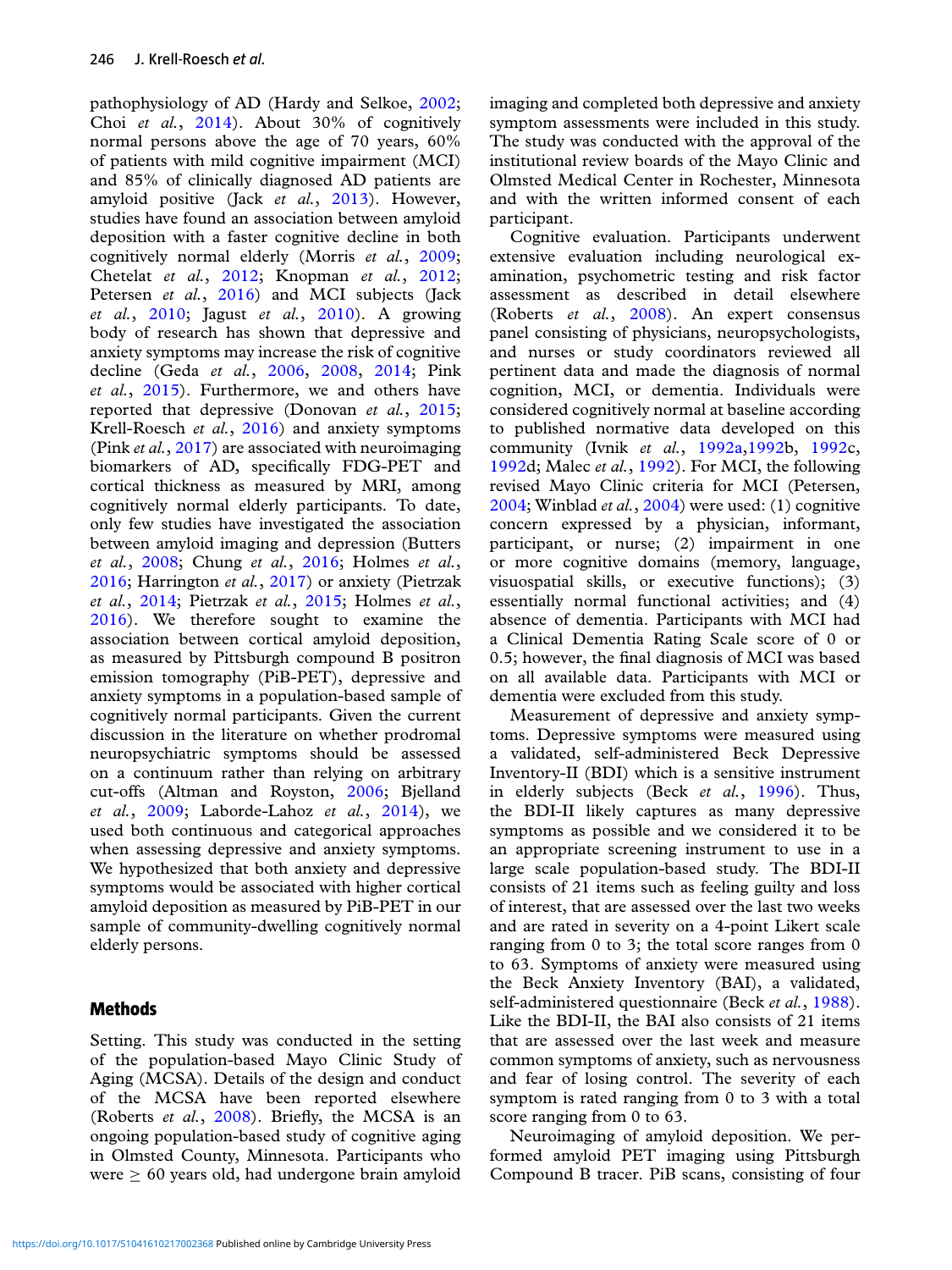5-minute dynamic frames, were acquired from 40 to 60 minutes after intravenous injection with 292-728 MBq  $(^{11}C)P$ iB. Images were analyzed using an in-house, fully automated image processing pipeline, in which image voxel values were extracted from automatically labeled regions of interest propagated from an MRI template. A global amyloid PET standardized uptake value ratio (SUVR) was formed from the prefrontal, orbitofrontal, parietal, temporal, anterior cingulate, and posterior cingulate/precuneus regions of interest normalized to the cerebellar grey matter. Participants with an  $SUVR > 1.40$  were classified as having an abnormal PiB-PET (amyloid positive;  $PiB+$ ) as we have previously validated by autopsy (Murray *et al.*, [2015\)](#page-6-0).

Statistical Analysis. We used multi-variable logistic regression analyses to examine the association between BDI and BAI scores with an abnormal PiB-PET scan (PiB+ vs. PiB-, modeled on BAI, BDI) by calculating odds ratios (OR) and 95% confidence intervals (95% CI) after adjusting for age and sex. Furthermore, we conducted linear regression analyses to investigate the association between BDI and BAI scores with elevated amyloid deposition in the brain (PiB amyloid SUVR modeled on BAI, BDI) by computing  $\beta$  estimates, and standard errors of the mean (SE) after adjusting for age and sex. For both regression analyses, we treated both BDI-II and BAI as continuous variables. In addition, we examined BDI-II and BAI as categorical variables with different cut-offs (BDI-II cut-offs: 4 (median number of symptoms in the study population), and 13 (cut-off for clinical symptoms); BAI cutoffs: 2 (median number of symptoms in the study population), and 10 (cut-off for clinical symptoms). Furthermore, we conducted an analysis stratified by four quartiles (with no symptoms being the reference group; score  $= 0$ ). Statistical testing was done at the conventional 2-tailed alpha level of  $p < 0.05$ . All analyses were performed using SAS System, version 9.3 software (SAS Institute, Cary, NC).

### **Results**

Of 1,038 cognitively normal participants, 551 (53.1%) were males and the median age was 73 years (interquartile range, IQR 67, 79). Three hundred and seventy nine participants (37%) were classified as having an abnormal amyloid deposition (PiB+). PiB+ participants were significantly older than PiB $-$  participants ( $p < 0.001$ ). In addition, 39% of PiB+ participants were APOE  $\varepsilon$ 4 carriers whereas only 19.9% of PiB− participants were

APOE  $\varepsilon$ 4 carriers ( $p < 0.001$ ). There were few participants with clinical depression  $(N = 63,$ 6.1%) or clinical anxiety  $(N = 51, 4.9\%)$ , and the median BDI  $(3; IQR 1, 6)$  and BAI  $(1; IQR 0, 4)$ scores were low. [Table 1](#page-3-0) shows the demographic characteristics of PiB+, PiB− and total study population. In all regression analyses, the predictor variables (PiB+ vs. PiB− as categorical variables; and PiB amyloid SUVR as continuous variable) were modeled on the outcome variables (BAI and BDI as categorical and continuous variables). The logistic regression analysis, adjusted for age and sex, revealed that both depression ( $OR = 1.03$ ; 1.00–1.06) and anxiety (OR = 1.04; 1.01–1.08) were associated with higher odds for an abnormal PiB-PET when examined as continuous variables. The association was significant for anxiety ( $p =$ 0.022) and marginally significant for depression  $(p = 0.077)$ . When we categorized BDI-II and BAI, we observed that the odds of being PiB-PET+ were elevated for participants with BDI  $\geq$ 13 which indicates clinical depression as compared to participants with BDI <13 (OR = 1.42; 0.83– 2.43). The same pattern was found for participants with  $BAI > 10$  which indicates clinical anxiety as compared to participants with BAI  $\langle 10 \rangle$  (OR = 1.77; 0.97–3.22). The effect sizes were smaller for the other group comparisons (BDI:  $\geq 10$  vs. < 10,  $≥$  4 vs. < 4; BAI:  $≥$  8 vs. < 8,  $≥$  2 vs. < 2). None of these associations reached statistical significance. The stratified analysis by quartiles also showed a trend for higher odds with higher scores on BDI and BAI as compared to the reference groups (score  $= 0$ ; no symptoms), however lacking statistical significance [\(Table 2\)](#page-4-0). When we examined the association between amyloid deposition as measured by SUVR and depressive and anxiety symptoms (both treated as numeric variables) using linear regression analysis, we observed significant associations between depressive symptoms ( $\beta = 0.005$ , SE = 0.002,  $p = 0.007$  and amyloid deposition as well as between anxiety symptoms ( $\beta = 0.006$ , SE = 0.003,  $p = 0.027$  and amyloid deposition, after adjusting for age and sex [\(Table 3\)](#page-4-0).

### **Discussion**

Here, we report the cross-sectional association between amyloid deposition as measured by PiB-PET and depressive and anxiety symptoms among community-dwelling persons free of MCI or dementia. We and others have examined the role of neuropsychiatric symptoms in predicting the progression from CN status to incident MCI (Geda *et al.*, [2014\)](#page-6-0). Furthermore, an expert panel of the Alzheimer's Association (ISTAART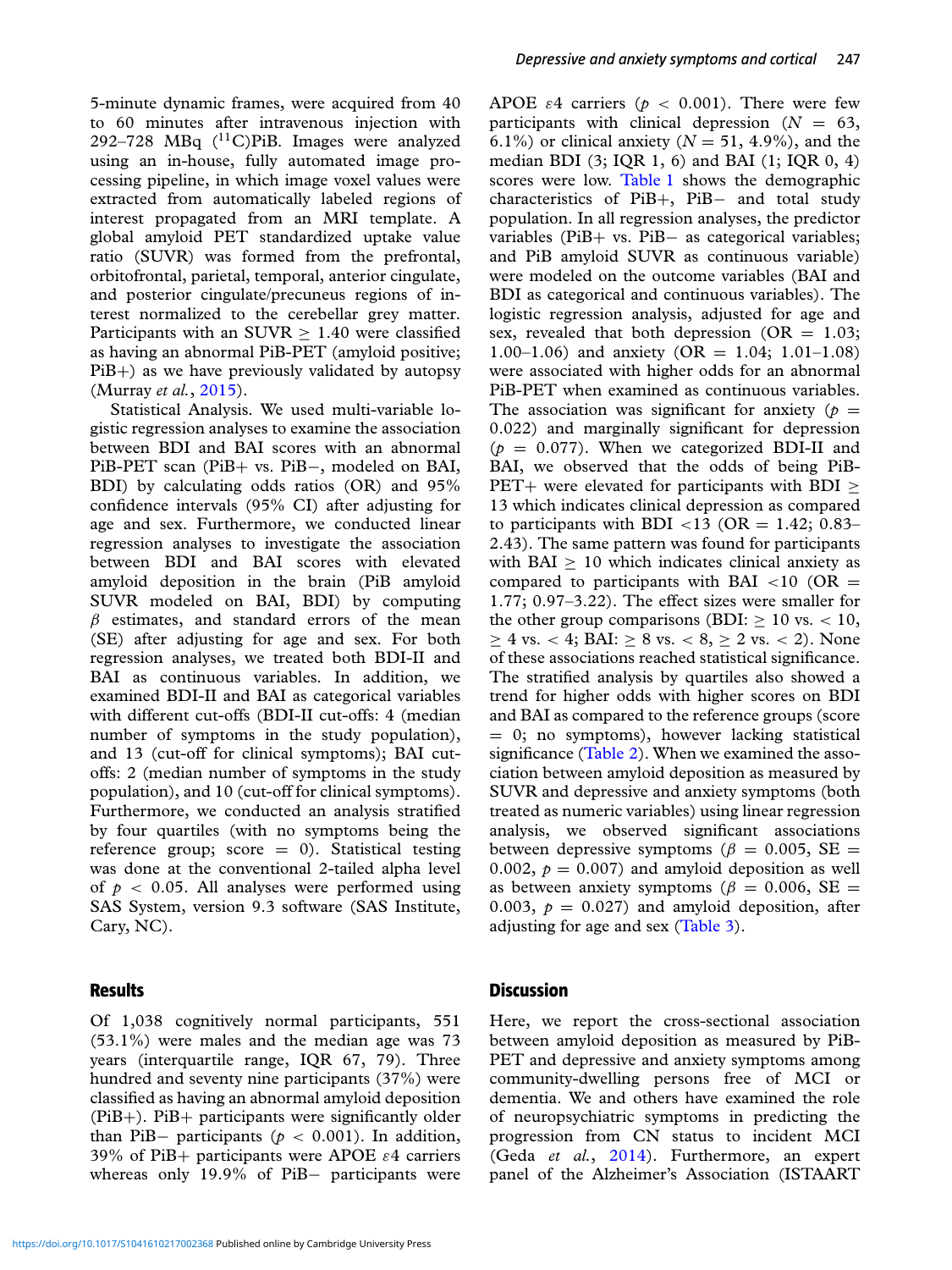<span id="page-3-0"></span>

| Table 1. Demographics characteristics of study participants |  |  |
|-------------------------------------------------------------|--|--|
|                                                             |  |  |

|                                           | $PIB + (>1.4)$   | $PIB - (<1.4)$   | TOTAL            |                      |
|-------------------------------------------|------------------|------------------|------------------|----------------------|
|                                           | $(N = 379)$      | $(N = 659)$      | $(N=1,038)$      |                      |
|                                           | N(%)             | N(% )            | N(% )            | $\rho$ VALUE         |
| Male                                      | 196 (51.7)       | 355 (53.9)       | 551 (53.1)       | 0.503 <sup>1</sup>   |
| Age (years)                               |                  |                  |                  |                      |
| Median (IQR)                              | 77 (71, 82)      | 72 (65, 77)      | 73 (67,79)       | ${<}0.0012$          |
| $60 - 74$                                 | 153 (40.4)       | 414 (62.8)       | 567 (54.6)       |                      |
| $75 - 95$                                 | 226 (59.6)       | 245 (37.2)       | 471 (45.4)       |                      |
| Education (years)                         |                  |                  |                  |                      |
| Median (IQR)                              | 14(12, 16)       | 15(12, 17)       | 14(12, 17)       | 0.090 <sup>2</sup>   |
| $>12$ Years                               | 263(69.4)        | 482 (73.1)       | 745 (71.8)       | 0.196 <sup>1</sup>   |
| BAI total (0-63)                          |                  |                  |                  |                      |
| Median (IQR)                              | 1(0, 4)          | 1(0, 3)          | 1(0, 4)          | $0.112^2$            |
| $\geq$ 10, anxiety                        | 24(6.3)          | 27(4.1)          | 51 (4.9)         | 0.109 <sup>1</sup>   |
| > 8                                       | 38(10.0)         | 52 (7.9)         | 90(8.7)          | 0.239 <sup>1</sup>   |
| $\geq$ 2, median                          | 166(43.8)        | 269 (40.8)       | 435 (41.9)       | 0.349 <sup>1</sup>   |
| Q1:0                                      | 156 (41.2)       | 297 (45.1)       | 453 (43.6)       |                      |
| $Q2: 1-2$                                 | 84 (22.2)        | 157 (23.8)       | 241 (23.2)       |                      |
| $Q3:3-5$                                  | 75 (19.8)        | 116(17.6)        | 191 (18.4)       |                      |
| $Q4: 6-36$                                | 64 (16.9)        | 89 (13.5)        | 153 (14.7)       |                      |
| BDI-II total (0-63)                       |                  |                  |                  |                      |
| Median (IQR)                              | 3(1, 7)          | 3(1, 6)          | 3(1, 6)          | 0.005 <sup>2</sup>   |
| $\geq$ 13, depression                     | 27(7.1)          | 36(5.5)          | 63(6.1)          | 0.280 <sup>1</sup>   |
| $\geq$ 10                                 | 55 (14.5)        | 70(10.6)         | 125(12.0)        | 0.064 <sup>1</sup>   |
| $\geq$ 4, median                          | 187 (49.3)       | 274 (41.6)       | 461 (44.4)       | 0.015 <sup>1</sup>   |
| Q1:0                                      | 74 (19.5)        | 155(23.5)        | 229(22.1)        |                      |
| $Q2: 1-2$                                 | 81 (21.4)        | 165(25.0)        | 246 (23.7)       |                      |
| $Q3:3-6$                                  | 123(32.5)        | 202 (30.7)       | 325 (31.3)       |                      |
| O4: 7-32                                  | 101(26.6)        | 137 (20.8)       | 238 (22.9)       |                      |
| PiB ratio, PVC (GMWM)                     |                  |                  |                  |                      |
| Median (IQR)                              | 1.63(1.45, 1.98) | 1.31(1.27, 1.34) | 1.35(1.29, 1.48) | ${<}0.0012$          |
| APOE $\varepsilon$ 4 carrier <sup>3</sup> | 147 (39.0)       | 130(19.9)        | 277 (26.9)       | < 0.001 <sup>1</sup> |
| Antidepressants                           | 66 (17.4)        | 130 (19.7)       | 196 (18.9)       | 0.359 <sup>1</sup>   |

 $IQR =$  interquartile range;  $BAI =$  Beck Anxiety Inventory;  $BDI =$  Beck Depression Inventory;  $PVC =$  partial volume correction; GMWM = gray matter-white matter; APOE  $\varepsilon$ 4 = Apolipoprotein  $\varepsilon$ 4.<br><sup>1</sup>  $\chi$ <sup>2</sup> test.<br><sup>2</sup>Wilcoxon rank-sum test.

 $3$ Data missing for seven participants. Antidepressant medication includes SSRI, SNRI, Tetracyclic, Tricyclic, and any other.

Neuropsychiatric Symptoms Professional Interest Area) has also called for the systematic investigation of emotional behavior among cognitively normal persons (Ismail *et al.*, [2016\)](#page-6-0). When we treated depressive and anxiety symptoms as continuous variables, we observed an association in the logistic regression analysis between anxiety and an abnormal PiB-PET as well as depression and an abnormal PiB-PET, even though the latter was not significant. When we assessed depressive and anxiety symptoms as categorical variables, we observed higher effect sizes with higher scores on BDI and BAI. The highest effect sizes were found when we used the clinical cut-offs (BDI  $> 13$ , BAI  $> 10$ ). The lack of statistical significance for this analysis may be due to low power as only a small percentage of the PiB+ study population reported depression (7.1%) and

anxiety symptoms (6.3%). Similarly, when the associations were stratified by quartiles of BDI-II and BAI symptoms, we observed the same trend: participants in quartiles reflecting higher scores of depressive and anxiety symptoms had higher odds for an abnormal PiB-PET. However, none of these trends reached statistical significance. The results of the linear regression analysis were in line with the logistic regression analysis and revealed a significant association between depressive and anxiety symptoms with amyloid deposition. We also conducted logistic and linear regression analyses stratified by sex and APOE  $\varepsilon$ 4 carrier status in order to examine potential effects on the association between depression, anxiety and PiB-PET positivity. Neither sex nor APOE  $\varepsilon$ 4 carrier status significantly altered the results (data not shown). To date, only few studies have examined the cross-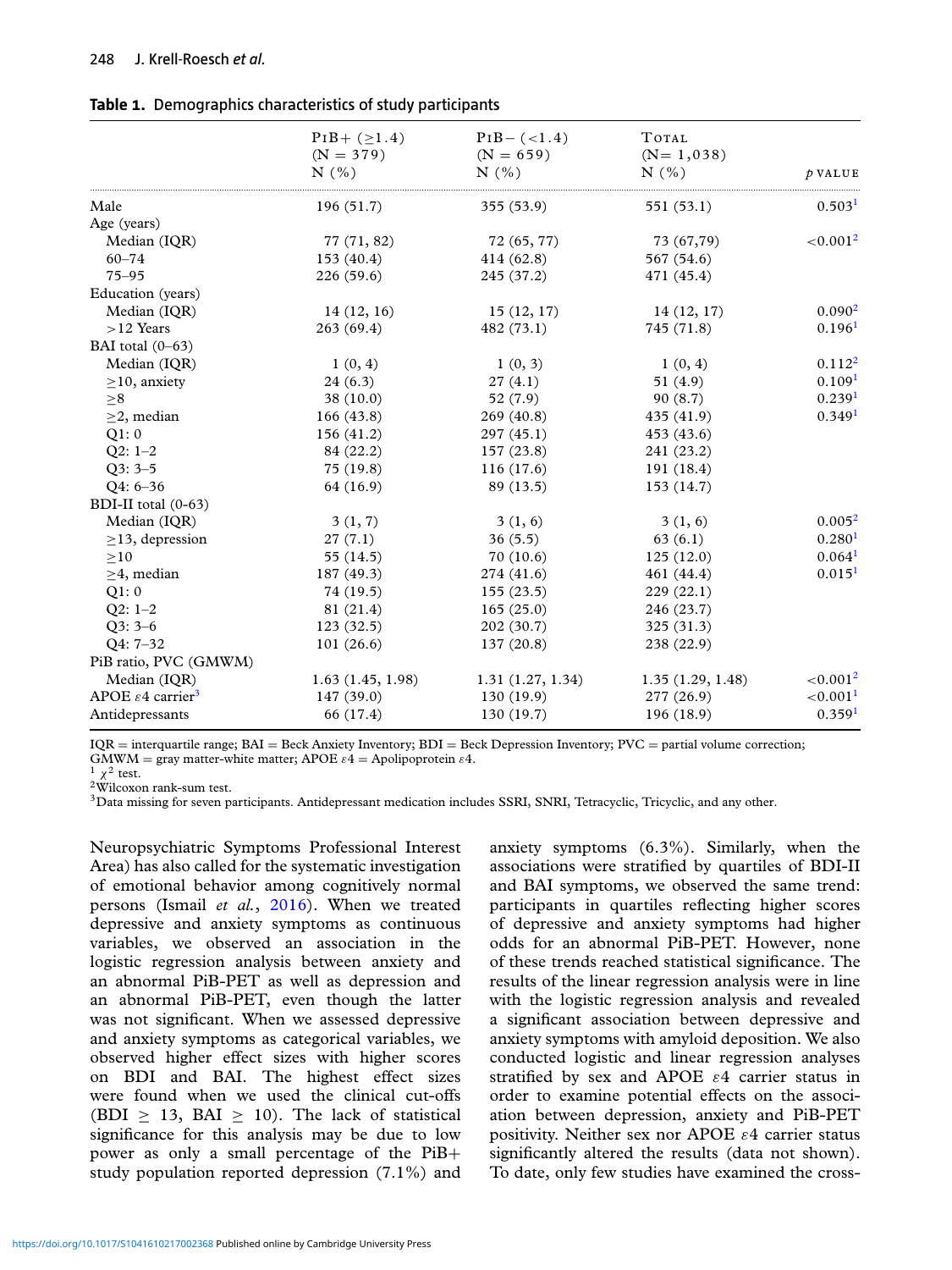<span id="page-4-0"></span>**Table 2.** Logistic regression analysis on the association between amyloid positivity with depressive and anxiety symptoms, adjusted for age and sex

|                           | OR (95% CI)      | $\n  p VALUE$   |
|---------------------------|------------------|-----------------|
| BAI total (numeric)       | 1.04(1.01, 1.08) | 0.022           |
| $>10$ (vs. $<10$ )        | 1.77(0.97, 3.22) | 0.062           |
| $>8$ (vs. $< 8$ )         | 1.38(0.87, 2.19) | 0.17            |
| $>2$ , median (vs. $<2$ ) | 1.14(0.87, 1.49) | 0.35            |
| Q1:0                      | (reference)      | $0.060^{\rm T}$ |
| $Q2: 1-2$                 | 1.02(0.72, 1.43) | 0.93            |
| $O3:3-5$                  | 1.27(0.88, 1.83) | 0.20            |
| O4: 6–36                  | 1.40(0.94, 2.08) | 0.096           |
| BDI-II total (numeric)    | 1.03(1.00, 1.06) | 0.077           |
| $>13$ (vs. $<13$ )        | 1.42(0.83, 2.43) | 0.20            |
| $>10$ (vs. $<10$ )        | 1.42(0.95, 2.11) | 0.084           |
| $>4$ , median (vs. $<4$ ) | 1.29(0.99, 1.68) | 0.058           |
| O1: 0                     | (reference)      | $0.046^{T}$     |
| $Q2: 1-2$                 | 1.11(0.75, 1.66) | 0.60            |
| O3: 3–6                   | 1.28(0.88, 1.86) | 0.19            |
| O4: 7–32                  | 1.45(0.98, 2.14) | 0.066           |
|                           |                  |                 |

BAI = Beck Anxiety Inventory; BDI = Beck Depression Inventory; Q = quartile;  $T =$  Trend; OR = Odds ratio; 95% CI = 95% confidence interval.

**Table 3.** Linear regression analysis on the association between amyloid SUVR with depressive and anxiety symptoms, adjusted for age and sex

|                                  | $\beta$ Est (SE) | $\n  D VALUE$           |
|----------------------------------|------------------|-------------------------|
| BAI total (continuous)           | 0.006(0.003)     | 0.027                   |
| $>10$ (vs. $<10$ )               | 0.057(0.043)     | 0.19                    |
| $>8$ (vs. $< 8$ )                | 0.040(0.033)     | 0.23                    |
| $\geq$ 2, median (vs. <2)        | 0.016(0.019)     | 0.39                    |
| Q1:0                             | (reference)      | $0.066$ <sup>T</sup>    |
| $Q2: 1-2$                        | 0.014(0.024)     | 0.55                    |
| $Q3:3-5$                         | 0.035(0.026)     | 0.18                    |
| $Q4:6-36$                        | 0.045(0.028)     | 0.11                    |
| <b>BDI-II</b> total (continuous) | 0.005(0.002)     | 0.007                   |
| $>13$ (vs. $<13$ )               | 0.057(0.039)     | 0.15                    |
| $>10$ (vs. $<10$ )               | 0.061(0.028)     | 0.034                   |
| $>4$ , median (vs. $<4$ )        | 0.041(0.019)     | 0.028                   |
| Q1:0                             | (reference)      | ${<}0.001$ <sup>T</sup> |
| $Q2: 1-2$                        | 0.025(0.027)     | 0.36                    |
| $Q3:3-6$                         | 0.051(0.026)     | 0.049                   |
| O4: 7–32                         | 0.094(0.028)     | 0.001                   |
|                                  |                  |                         |

 $BAI = Beck$  Anxiety Inventory;  $BDI = Beck$  Depression Inventory; Q = quartile; T = Trend;  $\beta$  Est =  $\beta$  estimate; SE = standard error of the mean.

sectional association between amyloid deposition and neuropsychiatric symptoms in presymptomatic AD. For instance, in line with our findings, a systematic review observed significant differences in beta amyloid levels between depressed and nondepressed older adults in the majority of included studies (Harrington *et al.*, [2015\)](#page-6-0). In addition, the

review concluded that individuals with depression showed higher amyloid binding on PET; however, the review only included five studies that measured beta amyloid using PET neuroimaging (two using PiB, three using other ligands) (Harrington *et al.*, [2015\)](#page-6-0). Investigators from the Australian AIBL study recently reported that sex moderated the relationship between amyloid deposition, APOE genotype, and anxiety and depressive symptoms among 423 cognitively normal elderly persons (Holmes *et al.*, [2016\)](#page-6-0); whereas in our study, we did not observe an altering effect of sex on the association between anxiety and depressive symptoms and amyloid deposition. An Australian group also reported that anxiety significantly moderated the relationship between amyloid burden and decline in verbal and episodic memory among 178 subjects without dementia based on a cohort analysis (Pietrzak *et al.*, [2014\)](#page-6-0). They observed that among PiB+ participants, those with increased anxiety symptoms had a significantly greater decline as compared to those without increased anxiety symptoms (Pietrzak *et al.*, [2014\)](#page-6-0). When the study was replicated one year later with a larger sample size of 333 participants, the researchers again observed that anxiety symptoms but not depressive symptoms moderated the effect of Aßrelated cognitive decline (Pietrzak *et al.*, [2015\)](#page-6-0). This is in line with our finding, as we observed a stronger association between amyloid deposition and anxiety as compared to the association between amyloid deposition and depression. Additionally, a study derived from the AD Neuroimaging Initiative (ADNI) database and involving MCI patients found that Aß+ subjects that presented with coexistent depressive symptoms had a higher risk of developing AD at a faster conversion rate than non-depressed counterparts. Moreover, the amount of deposited amyloid correlated with the rate of progression in depressed individuals (Brendel *et al.*, [2015\)](#page-5-0). In contrast to studies that reported a relationship between neuropsychiatric symptoms and amyloid deposition, a study among patients with MCI and AD failed to detect an association between cortical amyloid deposition and depressive symptoms (Chung *et al.*, [2016\)](#page-5-0). Our findings may be pertinent to the recently reported construct of mild behavioral impairment (MBI) which is defined as a change in behavior or personality in persons without dementia aged 50 years and older (Ismail *et al.*, [2016\)](#page-6-0). In our study, we observed an association between depressive and anxiety symptoms with cortical amyloid deposition. Some of the participants may have had a lifelong history of NPS. However, those that had new-onset NPS after the age of 50 can be classified as MBI; and these MBI subjects may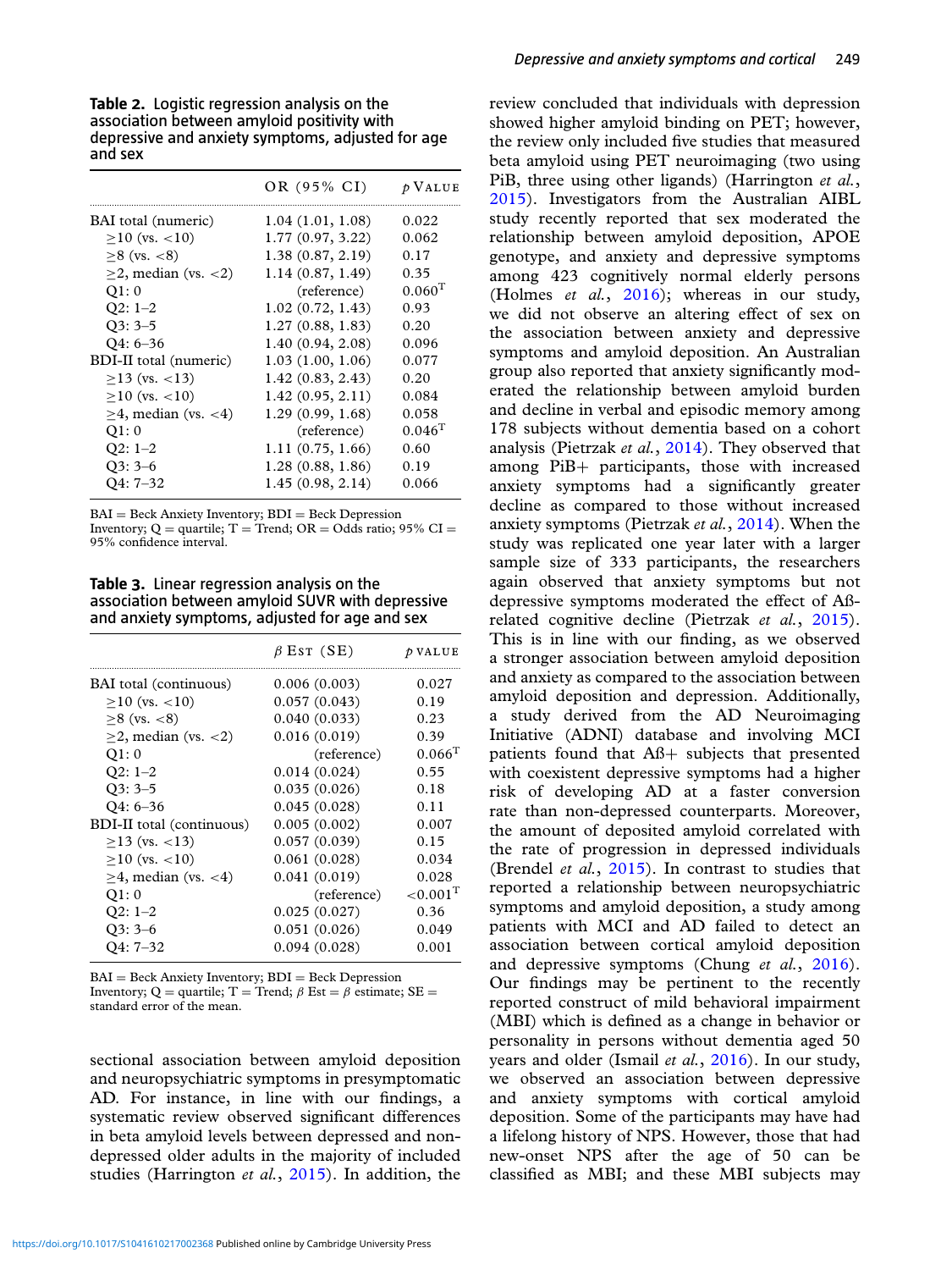<span id="page-5-0"></span>have higher odds of having abnormal amyloid deposition in the brain. Furthermore, MBI subjects with elevated amyloid deposition may need to be closely followed in order to determine if they are at higher risk for developing incident dementia as compared to MBI subjects without cortical amyloid deposition. Previous research has shown that PiB retention may in part be mediated by PiB sulfation via estrogen sulfotransferase (Cole *et al.*, 2010), an enzyme involved in brain inflammation. Therefore, one possible explanation of our study findings can be an association between depressive and anxiety symptoms and brain inflammation. However, future research is needed to investigate underlying mechanisms linking amyloid deposition with depressive and anxiety symptoms. Our findings should be interpreted in the context of the strengths and limitations of the study. Strengths of our study include the large scale, population-based sample size and the categorical and continuous assessment of depressive and anxiety symptoms. The main limitation of this analysis was the low number of participants with either depressive or anxiety symptoms, even though this was expected in this population-based study sample. This limited our power to detect associations between depressive and anxiety symptoms with elevated amyloid PET SUVR. Another limitation of the study is that both BAI and BDI-II are self-reported questionnaires, thus we cannot rule out recall bias. However, both assessments are widely used for clinical research purpose. Also, as in any cross-sectional study, the direction of causality between the association of amyloid deposition and depression and anxiety is unknown. In summary, we observed an informative albeit weak association between increased BDI and BAI scores and elevated cortical amyloid deposition. This observation needs to be tested by a longitudinal cohort study.

### **Conflict of interest**

None.

### **Description of authors' roles**

Formulation of the research question: Krell-Roesch, Geda. Study design: Roberts, Mielke, Vemuri, Jack, Knopman, Boeve, Petersen, Geda. Conduct of the study: Lowe, Roberts, Mielke, Vemuri, Jack, Knopman, Boeve, Petersen, Geda. Data analysis: Christianson, Kremers. Drafting of manuscript: Krell-Roesch, Geda. Critical revision of manuscript: Lowe, Neureiter, Pink, Roberts,

Mielke, Vemuri, Stokin, Jack, Knopman, Boeve, Petersen.

### **References**

- **Altman, D. G. and Royston, P.** (2006). The cost of dichotomising continuous variables. *BMJ*, 332, 1080.
- **Beck, A. T., Epstein, N., Brown, G. and Steer, R. A.** (1988). An inventory for measuring clinical anxiety: psychometric properties. *Journal of Consulting and Clinical Psychology*, 56, 893–897.
- **Beck, A. T., Steer, R. A. and Brown, G. K.** (1996). *BDI-II, Beck Depression Inventory: Manual*. San Antonio, TX; Boston, MA: Psychological Corp.; Harcourt Brace.
- **Bjelland, I., Lie, S. A., Dahl, A. A., Mykletun, A., Stordal, E. and Kraemer, H. C.** (2009). A dimensional versus a categorical approach to diagnosis: anxiety and depression in the HUNT 2 study. *International Journal of Methods in Psychiatric Research*, 18, 128–137.
- **Braak, H. and Braak, E.** (1991). Neuropathological stageing of Alzheimer-related changes. *Acta Neuropathologica*, 82, 239–259.
- **Brendel, M., Pogarell, O., Xiong, G., Delker, A., Bartenstein, P. and Rominger, A.** (2015). Depressive symptoms accelerate cognitive decline in amyloid-positive MCI patients. *European Journal of Nuclear Medicine and Molecular Imaging*, 42, 716–724.
- **Butters, M. A.** *et al***.** (2008). Imaging Alzheimer pathology in late-life depression with PET and Pittsburgh Compound-B. *Alzheimer Disease and Associated Disorders*, 22, 261–268.
- **Chetelat, G.** *et al***.** (2012). Relationship between memory performance and beta-amyloid deposition at different stages of Alzheimer's disease. *Neurodegenerative Diseases*, 10, 141–144.
- **Choi, S. H.** *et al***.** (2014). A three-dimensional human neural cell culture model of Alzheimer's disease. *Nature*, 515, 274–278.
- **Chung, J. K.** *et al***.** (2016). Cortical amyloid beta deposition and current depressive symptoms in Alzheimer disease and mild cognitive impairment. *Journal of Geriatric Psychiatry and Neurology*, 29, 149–159.
- **Cole, G. B.** *et al***.** (2010). Specific estrogen sulfotransferase (SULT1E1) substrates and molecular imaging probe candidates. *Proceedings of the National Academy of Sciences of the United States of America*, 107, 6222–6227.
- **Donovan, N. J.** *et al***.** (2015). Depressive symptoms and biomarkers of Alzheimer's disease in cognitively normal older adults. *Journal of Alzheimer's Disease*, 46, 63–73.
- **Dubois, B.** *et al***.** (2007). Research criteria for the diagnosis of Alzheimer's disease: revising the NINCDS-ADRDA criteria. *Lancet Neurology*, 6, 734–746.
- **Geda, Y. E.** *et al***.** (2006). Depression, apolipoprotein E genotype, and the incidence of mild cognitive impairment: a prospective cohort study. *Archives of Neurology*, 63, 435–440.
- **Geda, Y. E.** *et al***.** (2008). Prevalence of neuropsychiatric symptoms in mild cognitive impairment and normal cognitive aging: population-based study. *Archives of General Psychiatry*, 65, 1193–1198.